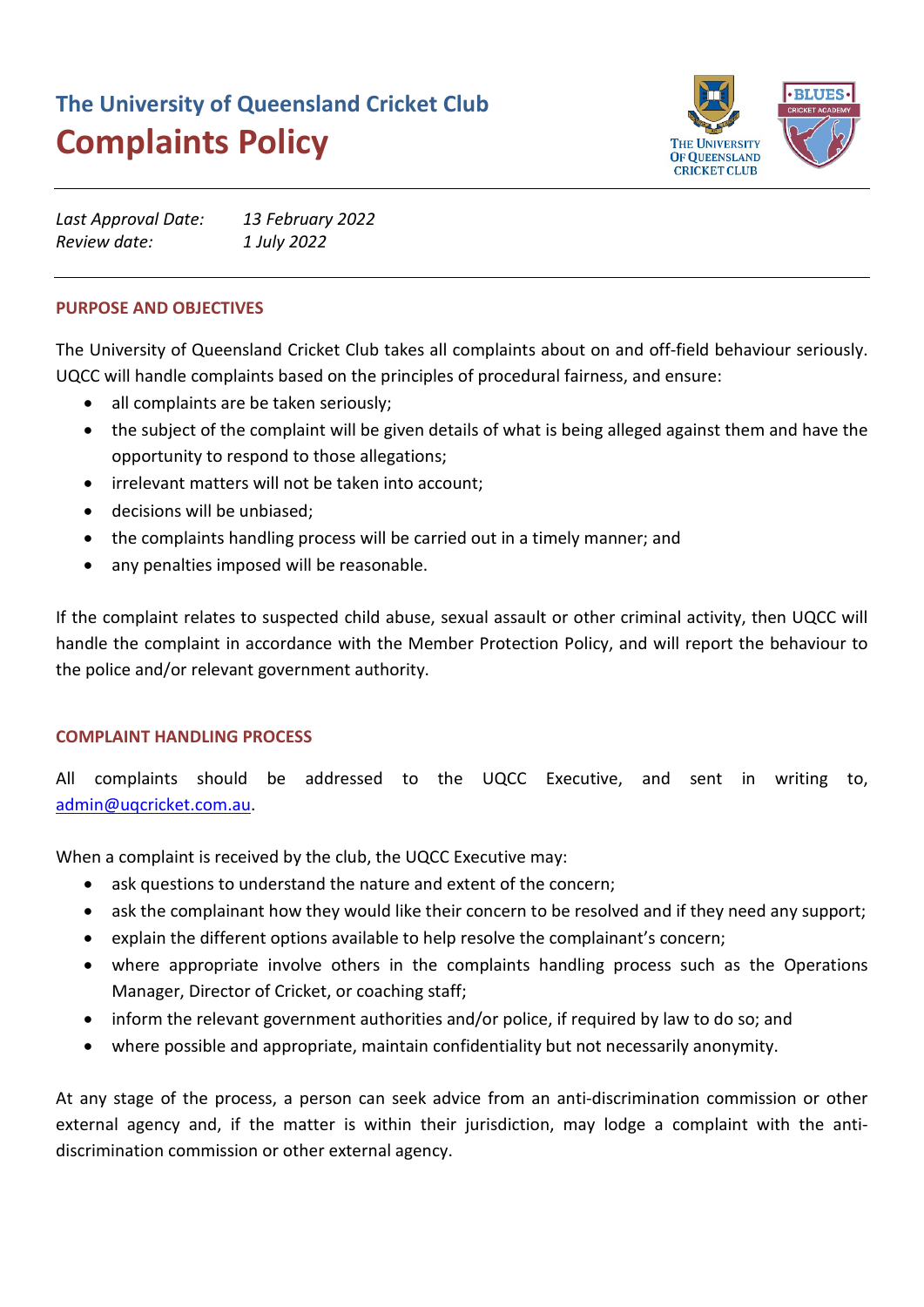#### **COMPLAINTS INVESTIGATION AND RESOLUTION**

UQCC takes all complaints seriously will investigate all complaints in a confidential manner. UQCC will use procedural fairness when undertaking internal investigations into a complaint. Where relevant, UQCC may discuss the complaint confidentially with outside stakeholders, such as QC or MSW, in particular to inform if there is a history of other complaints / similar behaviour;

Complainants will be informed of the outcome of the investigation within a reasonable period of time, and where appropriate UQCC will work with the complainant in regards to the resolution process.

#### **DISCIPLINARY SANCTIONS**

UQCC may take disciplinary action against anyone found to have breached our policies or made false and malicious allegations. Any disciplinary measure imposed under our policies must:

- be applied consistent with any contractual and employment rules and requirements;
- be fair and reasonable;
- be based on the evidence and information presented and the seriousness of the breach; and
- be determined by our constituent documents, by Laws and/or the rules of the game.

#### **RECORD KEEPING**

All complaints received will be recorded in the form included in *Appendix 1* of this policy. A confidential database on all complaints will be kept by the Club Administrator. This document will be updated with any responses / actions taken in relation to the complaint. This document will be used as a part of an annual review process, to assess where improvements can be implemented.